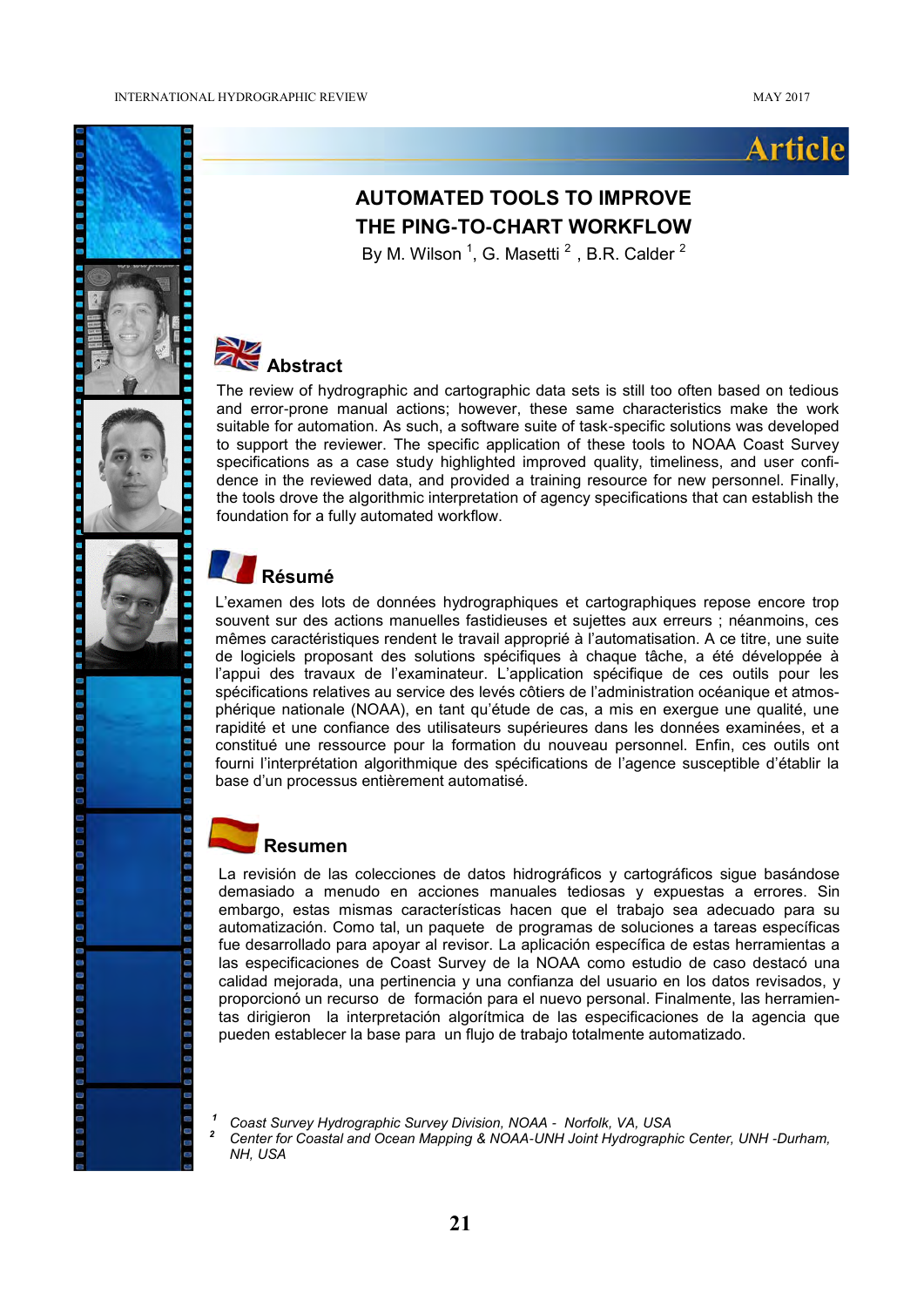Page intentionally left blank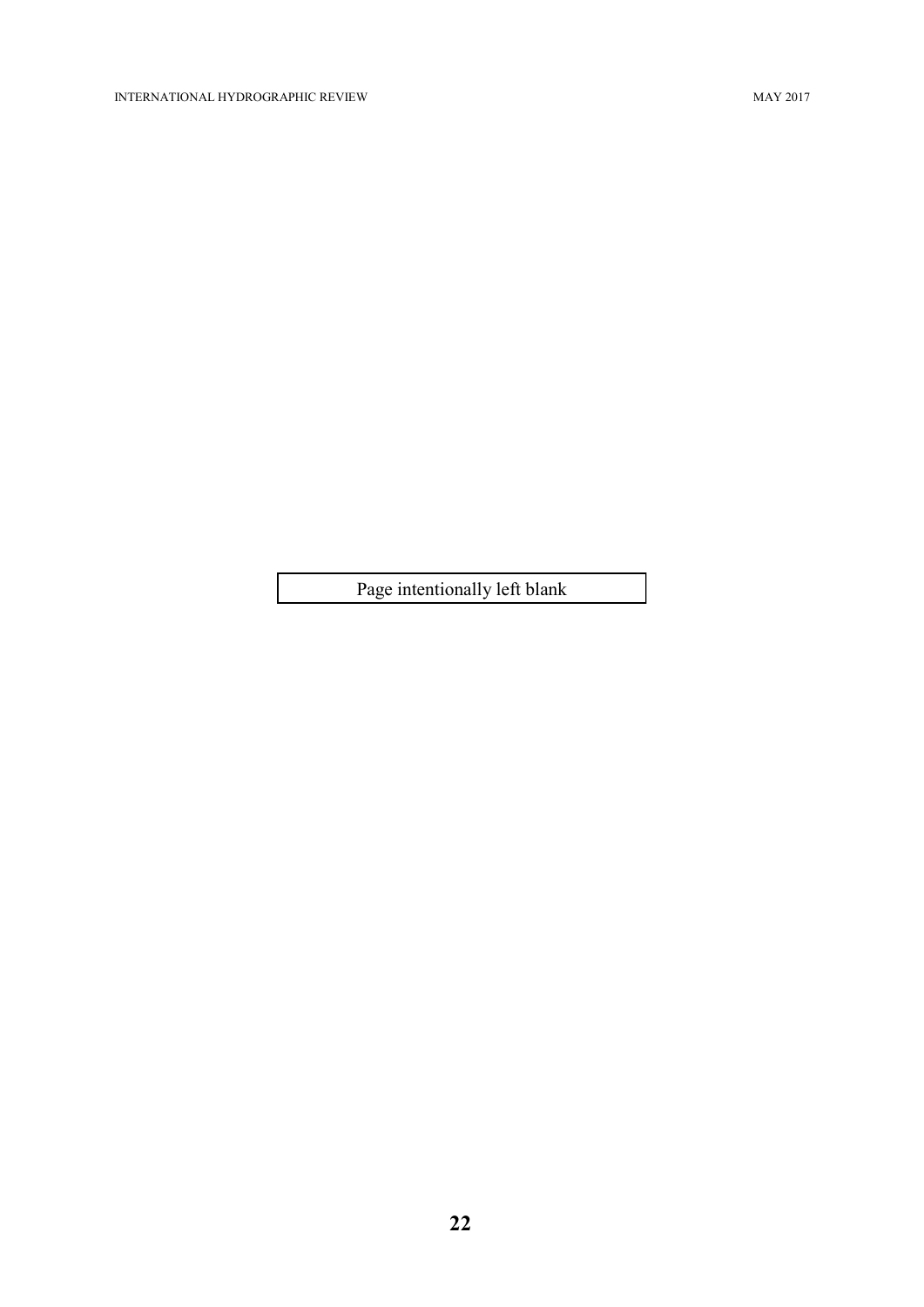#### *1. Introduction*

Tedious and monotonous tasks are common in hydrographic data processing and nautical documentation update. If left to surveyors and cartographers to complete manually, these tasks are a poor use of human time, and the monotonous nature of the work is especially conducive to human error. These tasks typically arise when applying the very particular specifications of a hydrographic office (HO) to vast amounts of data. However, since many of these requirements are by design objective and quantitative, it is straightforward to interpret them algorithmically, and the monotonous nature of some actions performed by the reviewer makes them suitable for automation. This shift has the benefit of increasing accuracy and reproducibility due to the reduction of subjectivity and human errors, as well as faster overall ping-to-chart times. In addition to the benefits of efficiency, and improved data quality, the ability to provide algorithmic interpretation of specific requirements for hydrographic processing and cartographic generalization is an important step towards a fully automated workflow.

Having this kind of automation implemented in stand-alone tools – agnostic as to the underlying processing software – provides significant advantage: by acting like agents that inspect data products in their entirety, they help to increase confidence in the survey data. However, to enable these quality-control (QC) tools, the data created by the processing chain must be algorithmically accessible. The ocean mapping community has two existing popular opensource formats that facilitate this: the Open Navigation Surface Bathymetry Attributed Grid (BAG) format [\(Calder et al., 2005\)](file:///C:/Users/wpe/AppData/Local/Temp/Rar$DIa0.920/IHR_QCTools.docx#_ENREF_1#_ENREF_1) for gridded bathymetric data, and the International Hydrographic Organization (IHO) S-57 format [\(IHO,](file:///C:/Users/wpe/AppData/Local/Temp/Rar$DIa0.920/IHR_QCTools.docx#_ENREF_4#_ENREF_4)  [2000\)](file:///C:/Users/wpe/AppData/Local/Temp/Rar$DIa0.920/IHR_QCTools.docx#_ENREF_4#_ENREF_4) for vector features. Additional proprietary data formats can be added, avoiding translation steps, so long as the manufacturer provides some access library.

The **QC Tools** package, described here, implements these ideas [\(Wilson et al., 2016\)](file:///C:/Users/wpe/AppData/Local/Temp/Rar$DIa0.920/IHR_QCTools.docx#_ENREF_7#_ENREF_7). Written in Python (Python Software Foundation, https:// www.python.org/), **QC Tools** are flexible, and Python's popularity in the scientific community

may encourage engagement and additional development. Since it uses a highly modularized environment, each component of **QC Tools** can be easily customized (or even substituted) to meet agency-specific requirements without dependence on a software package-specific solution. To facilitate its implementation, **QC Tools** uses the HydrOffice (https:// www.hydroffice.org/) project, a collaborative effort led by the Center for Coastal and Ocean Mapping (CCOM/JHC) to make available and easily accessible, several libraries likely to be useful in the construction of ocean mapping tools.

#### *2. Common Challenges Conducive to Automation*

A ping-to-chart workflow consists of many steps, each of which will usually require some level of user intervention. To avoid spreading user effort across all the data equally, a fundamental idea developed in the last decade is to prioritize areas of intervention and focus only on the data that requires remediation. In this mold, **QC Tools** considers bathymetric grids and feature files, which are now typical final products of a survey, and provides tools to address problems, which are common to these data products, irrespective of the particular hydrographic office (HO) specifications in force for a particular survey.

 *Fliers, Holidays, and Grid Data Quality Metrics*

Anomalous grid depth data, commonly described as "fliers", result when spurious soundings affect gridded bathymetry. Traditional methods of flier identification include 3Dviewers, shoal-biased sounding selections, and close examination of various grid metrics. However, these methods are far from foolproof, and it is quite common for fliers to be missed during a manual review. In 2015, it was reported that nearly 25% of the surveys received by the NOAA Hydrographic Surveys Division (HSD) were affected by fliers ([Gonsalves,](file:///C:/Users/wpe/AppData/Local/Temp/Rar$DIa0.920/IHR_QCTools.docx#_ENREF_3#_ENREF_3)  [2015\).](file:///C:/Users/wpe/AppData/Local/Temp/Rar$DIa0.920/IHR_QCTools.docx#_ENREF_3#_ENREF_3) This perhaps should not be surprising. Even with 3D-views and statistical representations of grid nodes, it appears to be unreasonable to expect a human reviewer to have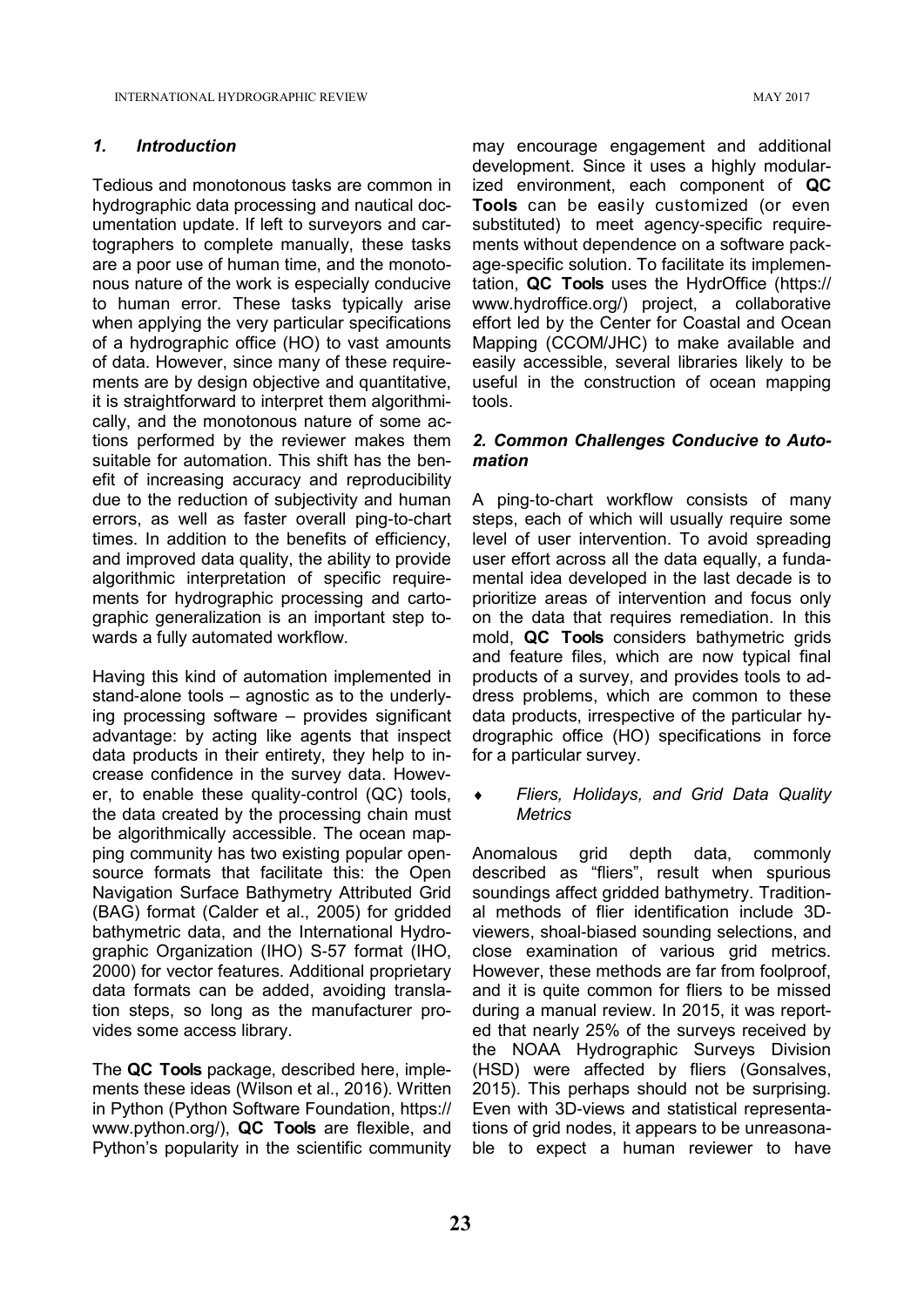definitively identified all the fliers that might reside in grids that routinely consist of several millions of nodes. Some degree of automation to scan through the nodes would aid reviewers by flagging anomalies they may have missed, especially those of lesser magnitude, which are more difficult to detect manually.

Similarly, inspection to ensure that no grid data gaps or "holidays" exist is a task that is tedious to complete manually, and reviewers missing these also appears to be common. Given clear definitions of what constitutes a grid data holiday, it is possible to automatically scan for potential standards violations. Additionally, a review of "designated" soundings in a grid (i.e., soundings manually tagged by the reviewer as significant) may be required, for instance where HO specifications may exist to govern their proper use, or even to prevent their overuse. Such specifications often require tedious vertical or horizontal measuring by the reviewer, which can be easily and quickly accomplished by automated routines.

Finally, specifications from a HO might define statistical metrics for a bathymetric grid; for example, that the data density or uncertainty meets certain limits. Manufacturer-specific software solutions can compile many such metrics, but such solutions cannot be easily customized to follow HO specifications that may change year to year, or HO to HO. Automated routines created in-house can be tailored to the exact specifications which can provide an appropriate "pass" or "fail" indication to the reviewer.

#### *Feature Validation*

Manual data entry (and the review of these entries) of mandatory attribution of feature objects can be extremely tedious, error-prone, and time consuming. Ensuring adherence to a multitude of rules and best practices that govern the proper cartographic attribution of the feature objects is similarly monotonous work. Many of these requirements are mechanical and therefore conducive to automation. Tests can be added, for example, to provide simple safeguards against attribute redundancy, or more complex use of contours and depth areas to validate attribution.

Numerous manufacturer-specific approaches to S-57 validation exist. The ability for an HO to develop specific validation tests is available in some systems – often the same as the production system. Alternatively, the HO will have to contract the manufacturer to develop them. In most cases, however, the HO uses several different software solutions to achieve an independent QC solution that covers all test scenarios. The structure of HydrOffice permits HO-specific feature validation checks (previously left to the human reviewer) to be algorithmically performed. For example, a common task is ensuring those feature objects that have the S-57 attribute VALSOU ("value of sounding") match the gridded bathymetry with respect to depth and position. This is simple for small numbers of features, but becomes not only tedious but a major waste of human resources as the feature-count increases. Automated checks can scan the gridded bathymetry to ensure that the grid and attributes are consistent.

#### *Sounding Comparisons*

Throughout the charting process, it is often necessary to compare sounding selections. Generally, one set is a dense selection from the current survey, and the other is the older, sparse set of soundings and features that are currently charted. Sounding selections may be compared to quickly identify shoals and dangers to navigation not adequately represented in the current chart, or to validate a prospective set of new chart soundings with respect to the dense survey soundings from which it was derived, ensuring it adequately represents the most significant shoals from the dense selection. Since a dense selection of survey soundings routinely consists of tens of thousands of soundings, which are intended to supersede the hundreds of chart soundings, it is not reasonable to expect a reviewer to manually review all of the potential dangers to navigation, or shoals otherwise not well represented. Some degree of automation is critical for verification and to ensure no shoal points were missed.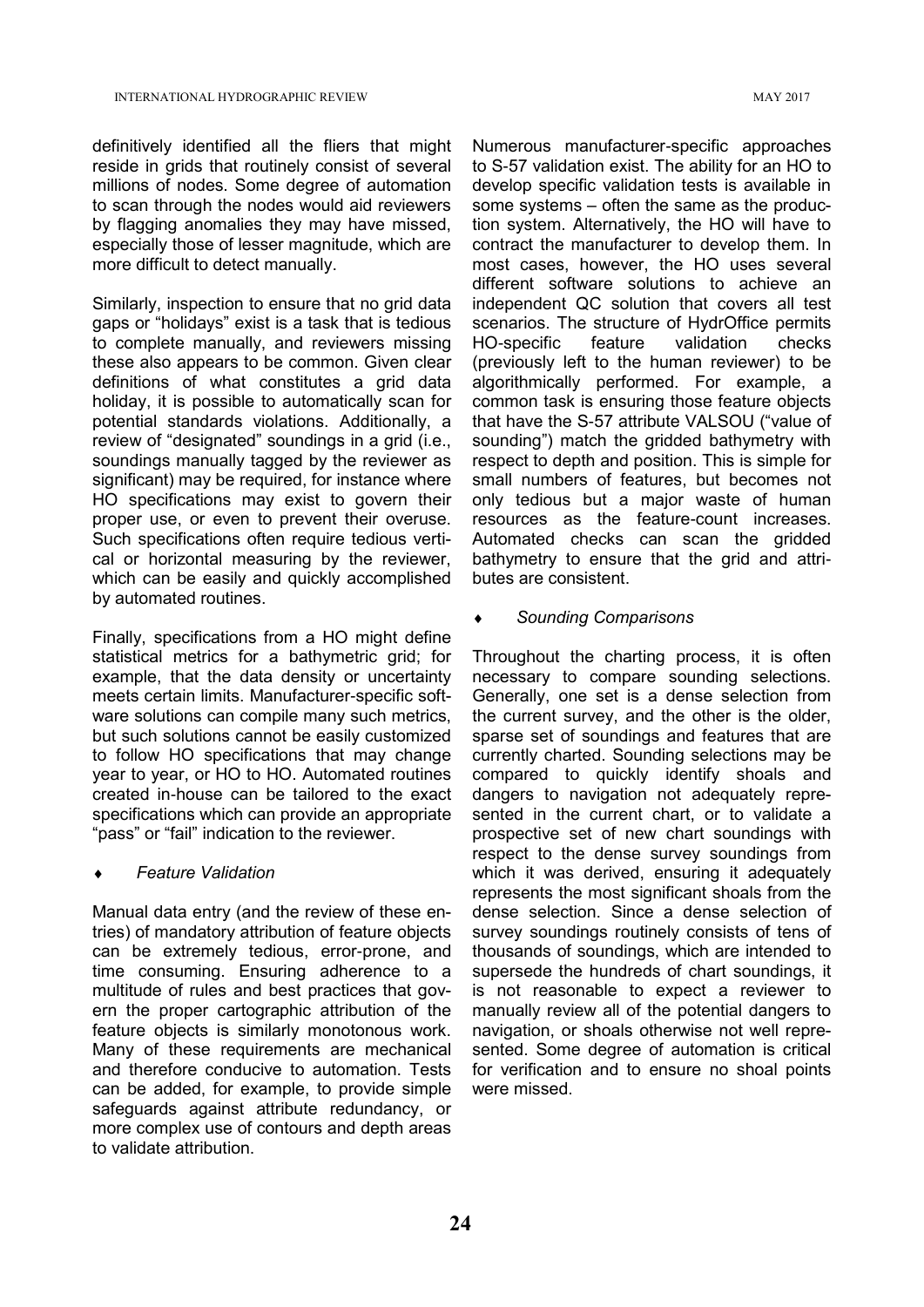#### *3. Case Study: NOAA Coast Survey Workflow*

The survey specifications and in-house best practices of the NOAA Office of Coast Survey have been used as a pilot study to guide the implementation of HydrOffice **QC Tools** in addressing the QC checks outlined previously. **QC Tools** provides an algorithmic interpretation of Coast Survey specifications ([NOAA,](file:///C:/Users/wpe/AppData/Local/Temp/Rar$DIa0.920/IHR_QCTools.docx#_ENREF_5#_ENREF_5)  [2016a\),](file:///C:/Users/wpe/AppData/Local/Temp/Rar$DIa0.920/IHR_QCTools.docx#_ENREF_5#_ENREF_5) which can easily be adjusted as these specifications are revised. The tools can also be used to train new personnel: problems identified in the grid or feature data can aid the user to better understand HO specifications and their interpretation.

The **QC Tools** interface (*Figure 1*) has separate tabs for (reading from left to right on the top of the frame): Survey Review, Danger to Navigation scanning, Chart Review, and an information tab that includes a user manual, license information, etc. The Survey Review tab is shown here and has functions to (reading from left to right on the bottom of the frame): import data, detect anomalous grid data "fliers", detect grid data "holidays", ensure requirements for grid sounding density and uncertainty

have been achieved, scan selected designated soundings to ensure their significance, implement an agreement check to ensure consistency between grids and features, and an export function for seabed area characteristics.

#### *Grid Review Automation*

The first sub-package, "Detect Fliers" (*Figure 2*), automatically searches for anomalous depth values in dense gridded datavia five separate algorithms, some of which require an estimated search height. This search height may be derived automatically, based on the median grid depth, depth variability, and grid "roughness", and used for detection such that a relatively flat seafloor in shallow water would have a small detection height (making the algorithm sensitive to potential anomalies), whereas a deep water survey in a very dynamic area would have a large detection height to find the worst anomalies while guarding against excessive false positives. Automatically estimating an anomaly height has the benefit of standardizing this process throughout the various levels of review; it is still possible, although not recommended, to manually set the detection height.



*Figure 1: HydrOffice QC Tools interface*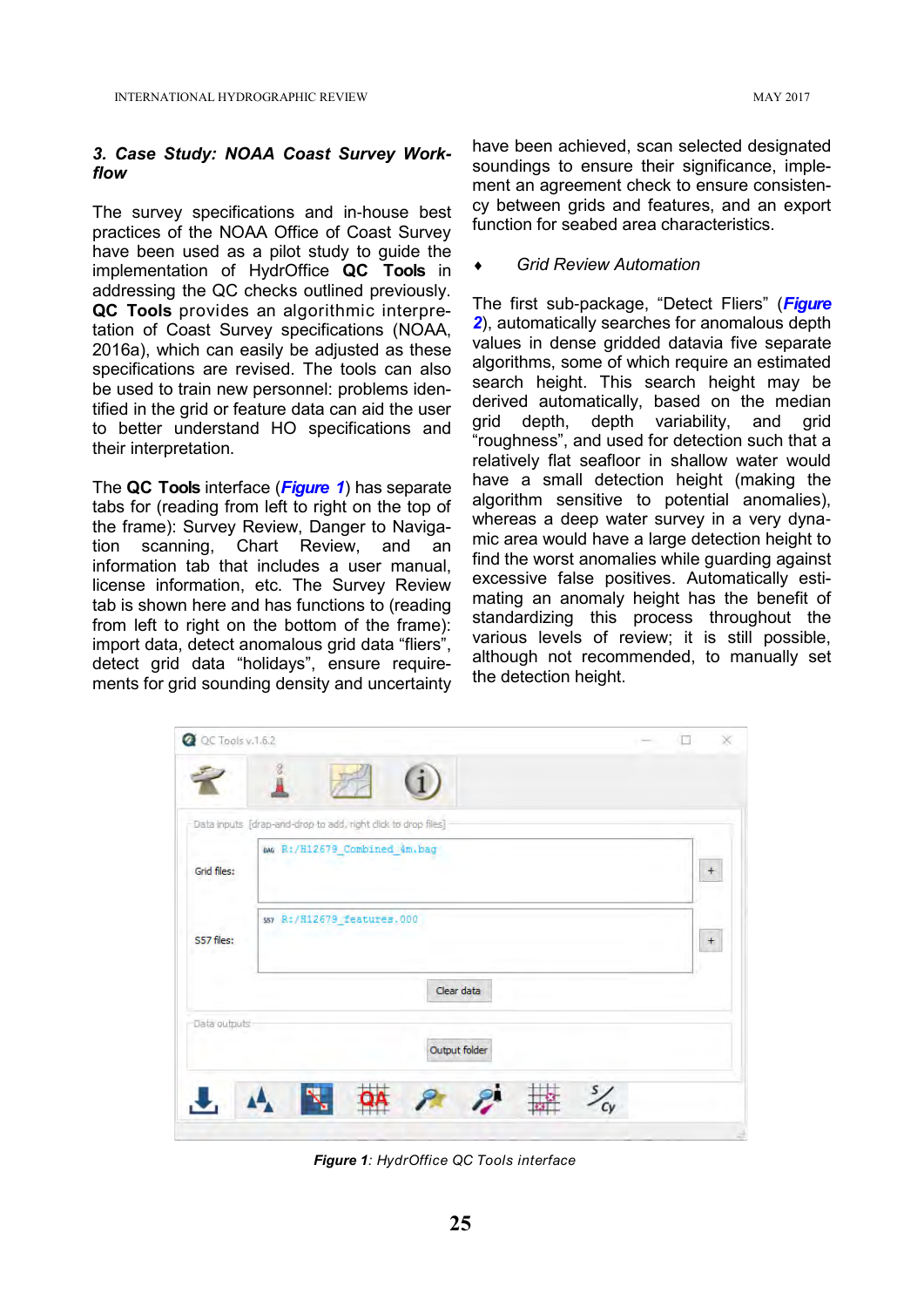| Execution                          |
|------------------------------------|
|                                    |
|                                    |
| Estimate heights<br>Find fliers v3 |
|                                    |

*Figure 2: QC Tools Flier Finder.*

Typical problems in a grid include shoal or deep spikes (*Figure 3*), isolated nodes occurring along grid edges, or nodes detached from the grid altogether; separate algorithms were developed to identify these. The given algorithms may be enabled or disabled for customized flier search and identification. Algorithms 1-3 use various means to detect shoal or deep spikes in the grid, whereas algorithm 4 finds fliers on grid edges (common in sparse data), and algorithm 5 detects isolated nodes detached from a grid, which are often hard to detect manually.

An estimated height for the fliers is derived automatically, based on the median grid depth, depth variability, and grid "roughness", and used for detection such that a relatively flat seafloor in shallow water would have a small detection height (making the algorithm sensitive to potential anomalies), whereas a deep water survey in a very dynamic area would have a large detection height to find the worst anomalies while guarding against excessive false positives. Automatically estimating an anomaly height has the benefit of standardizing this process throughout the various levels of review; it is still possible, although not recommended, to manually set the detection height.



*Figure 3: The output of QC Tools Flier Finder is an S-57 layer (white targets) that the user may overlay on a grid to isolate the anomalous data fliers. Shown here is a grid and S-57 output layer in 3D view.*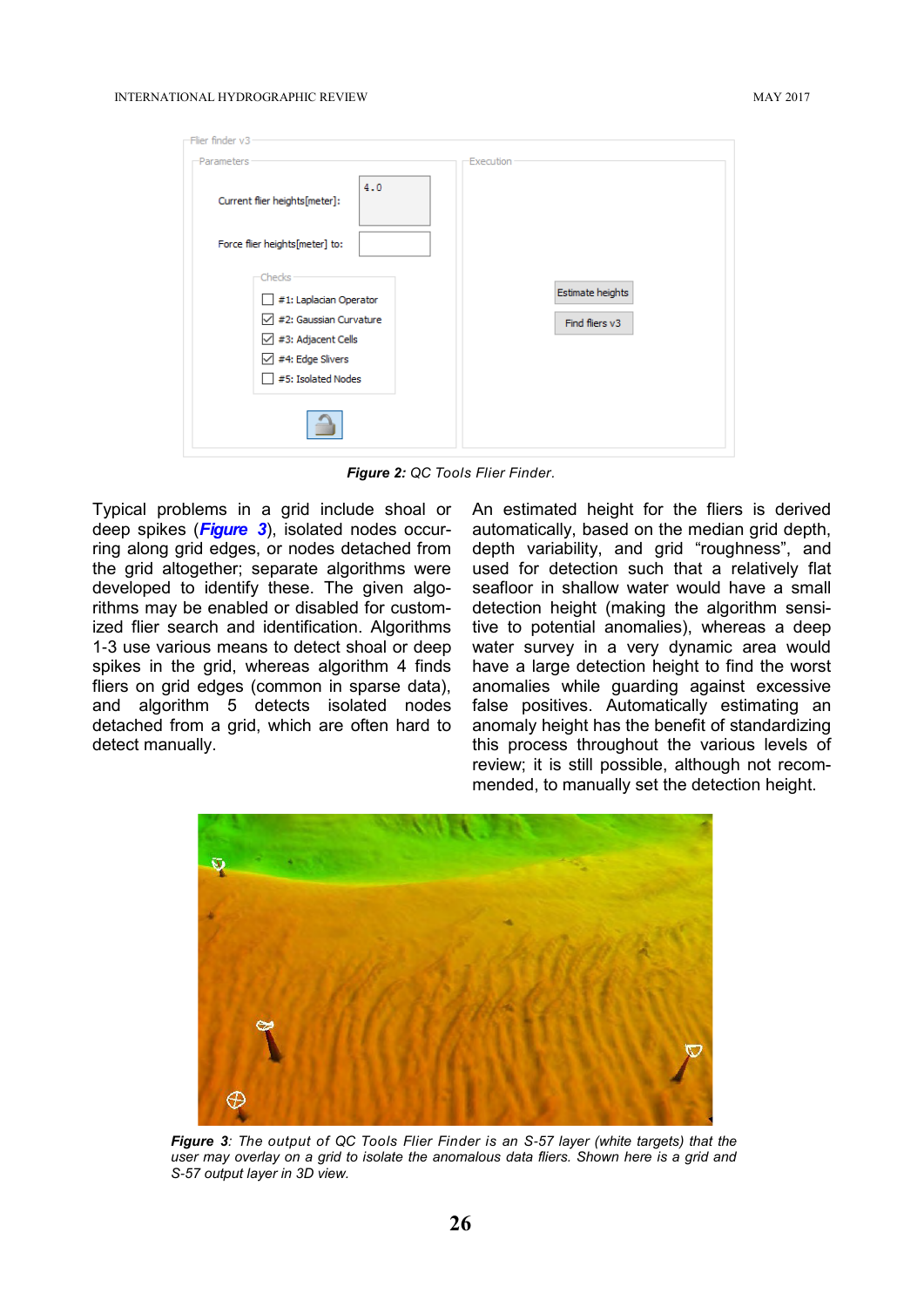| Parameters |                                               |     |               |           | Execution |                 |
|------------|-----------------------------------------------|-----|---------------|-----------|-----------|-----------------|
| All holes  |                                               |     |               |           |           |                 |
|            | Object detection                              |     | Full coverage |           |           | Find holiday v2 |
|            | Upper limit for holiday area (in grid nodes): |     |               |           |           |                 |
| . .        |                                               |     |               |           |           |                 |
| 100        | 200                                           | 400 | 1600          | unlimited |           |                 |

*Figure 4: QC Tools Holiday Finder can be customized to HO specifications.*

"Detect Holidays" (*Figure 4*) scans for (one or more) unpopulated nodes, or "holidays". Parameters may be set such that all holidays are identified, regardless of their size, or so that just those holidays defined by specification are detected. In Coast Survey, holidays are defined by multibeam echosounder coverage requirements.

Data density and uncertainty requirements are also specified ([NOAA, 2016a\),](file:///C:/Users/wpe/AppData/Local/Temp/Rar$DIa0.920/IHR_QCTools.docx#_ENREF_5#_ENREF_5) and "Grid QA" identifies areas failing these metrics. The output shown in *Figure 5* plots the ratio of computed uncertainty to allowable uncertainty, summarized over all grid nodes. The red space exceeds tolerance according to Coast Survey standards; in this case, more than 99.5% of the nodes meet the specification. The evaluation criteria can be easily adjusted to meet any specification.

Finally, "Scan Designated" validates the hand-selected soundings (considered to be hydrographically significant by the data processor) against the grid according to Coast Survey specifications to ensure their significance. In all cases, any discrepancies are automatically highlighted for the reviewer.



*Figure 5: One of several output plots from QC Tools Grid QA.*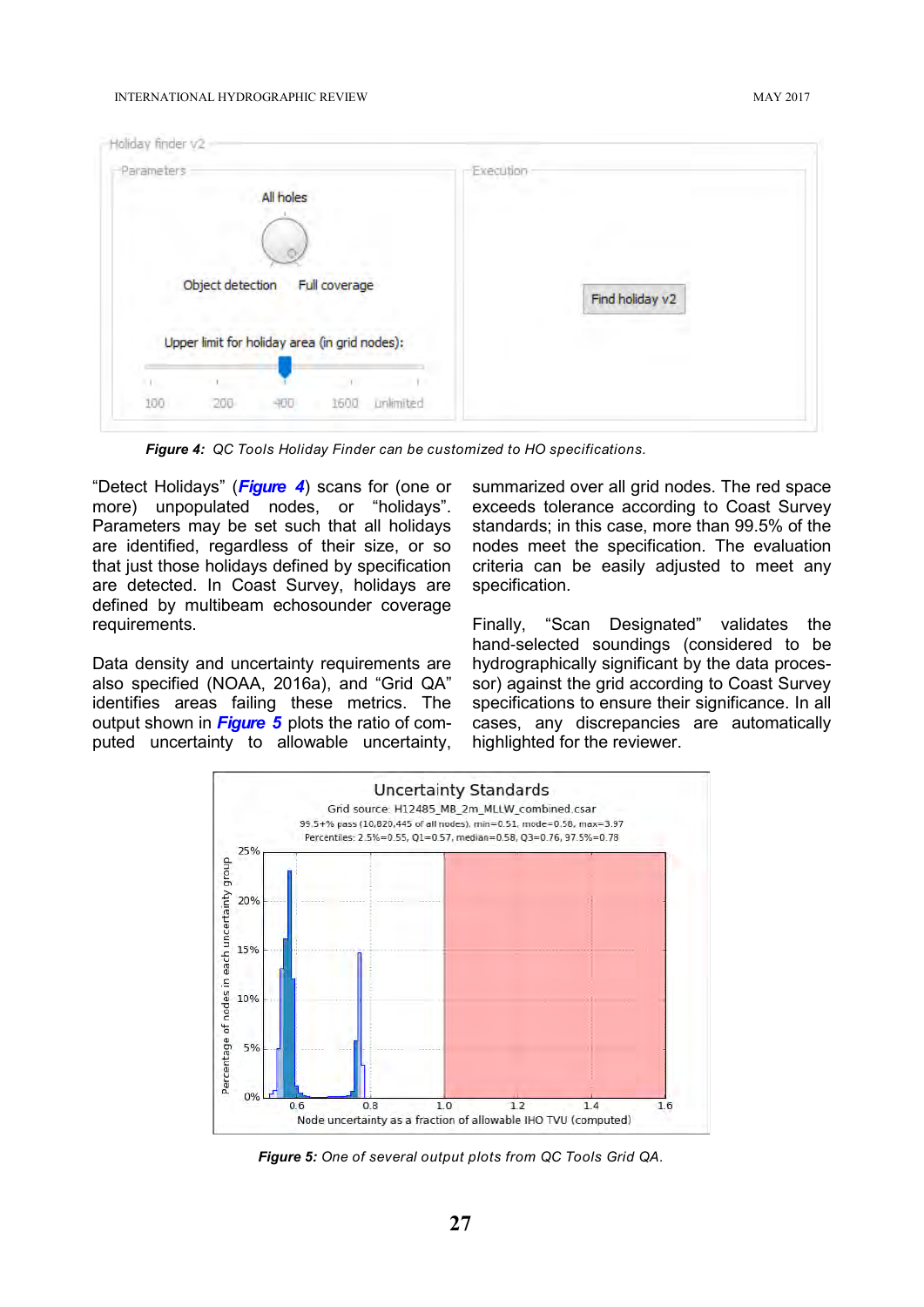#### *Feature Review Automation*

**QC Tools** provides a " Scan Features" module, which has required S-57 attribution checks coded per hydrographic requirements ([NOAA,](file:///C:/Users/wpe/AppData/Local/Temp/Rar$DIa0.920/IHR_QCTools.docx#_ENREF_5#_ENREF_5)  [2016a\),](file:///C:/Users/wpe/AppData/Local/Temp/Rar$DIa0.920/IHR_QCTools.docx#_ENREF_5#_ENREF_5) and a separate test to meet cartographic requirements [\(NOAA, 2016b\),](file:///C:/Users/wpe/AppData/Local/Temp/Rar$DIa0.920/IHR_QCTools.docx#_ENREF_6#_ENREF_6) which are used at different points along the charting process. User parameters allow for further customization based on whether field or office review is being conducted, or which year of the specification is to be applied. The "Check VALSOU" module scans the gridded bathymetry to ensure a grid node is found for each feature object, and that the depth and position of the grid node match (to a specified precision) that of the feature's VALSOU attribute and declared position.

#### *Sounding Comparison Automation*

**QC Tools** implements a longstanding best practice in Coast Survey for comparison of sounding sets. Informally called the "Triangle Rule", this algorithm builds a triangulated irregular network (TIN) (*Figure 6*) from existing chart soundings and features (in black), then matches the dense set of survey soundings (in blue) within the triangles of the TIN; any survey sounding shoaler (in red (high priority) and beige (lower priority)) than any of the three vertices of its containing triangle is marked as a potential problem. The **QC Tools** implementation also computes the magnitude of the discrepancy against the chart and adds it as an S-57 attribute, allowing the identified soundings to be sorted. In this manner, the most significant discrepancies (and potential dangers to navigation) are identified immediately. The Triangle Rule, as a method of sounding comparison, has two implementations in **QC Tools**, one to be used during survey review as a quick identification of dangers to navigation, and one to be used during chart review as a method of validating a prospective chart sounding selection prior to its application.



*Figure 6: Example of the Triangle Rule applied to real data.*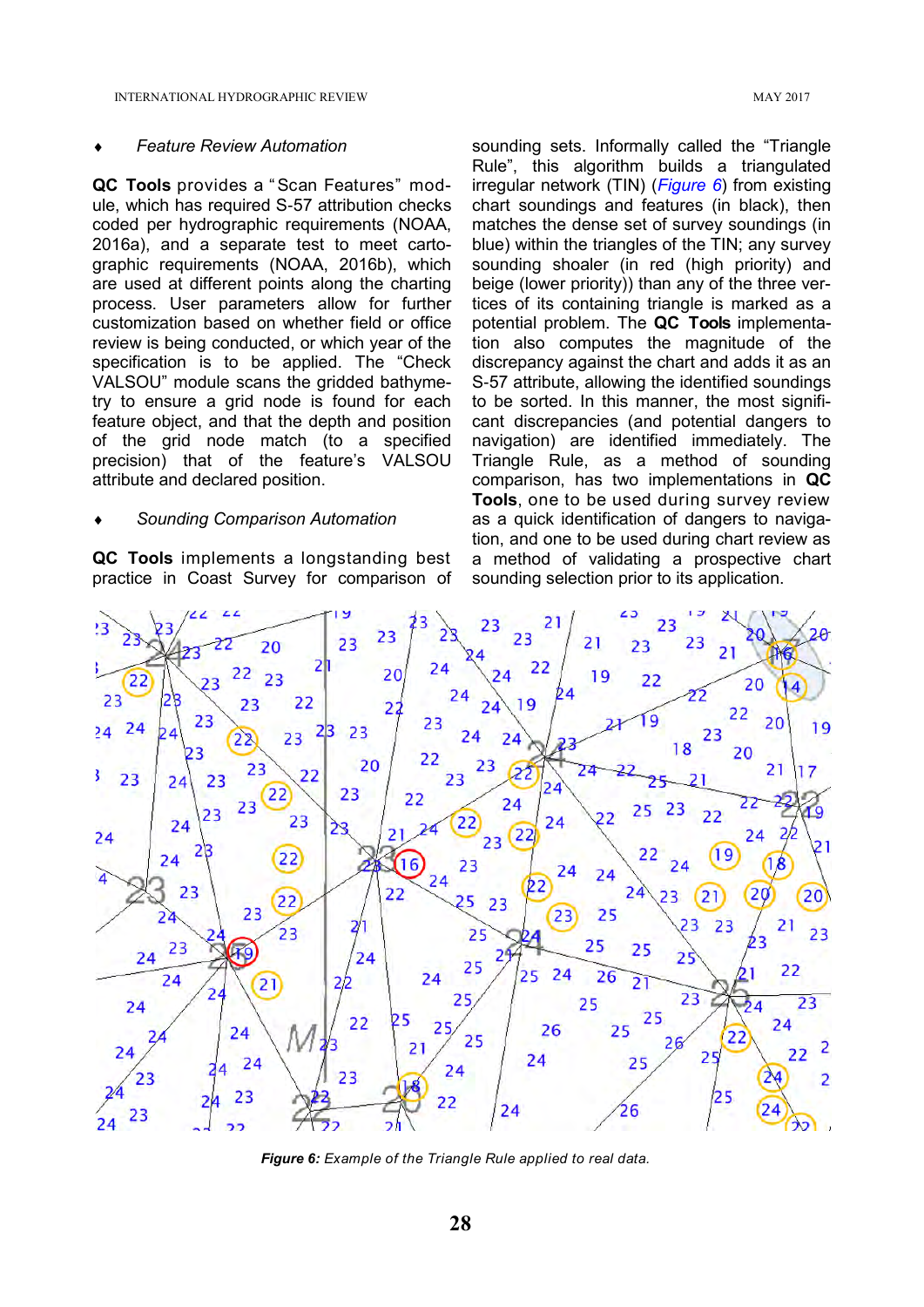#### *4. Conclusions*

**QC Tools** highlighted several common challenges in the charting workflow. These are illustrated in the Coast Survey processing and validation chain, but are generically applicable to other HOs. The modular software architecture of HydrOffice eases the customization of tools to a specification, as the code describing the specification is largely separate from the graphical user interface and so is easily modified or replaced. For the same reason, the specifications implemented are easily updated as they evolve. **QC Tools** provides an alternative to relying on software manufacturers who may be unable, or unwilling, to accede to requests for customization of their software for a particular HO's requirements.

Instead of attempting to replace large portions of a standard workflow with a monolithic application, **QC Tools** adopts a divide-and-conquer approach that focuses on the most time critical and error prone steps, as discovered through user experience and feedback. By design, **QC Tools** will not now, or in the future, substitute an existing processing chain, but is intended to be complementary to it, providing valuable (even critical) supplementation of operator assessment with automated scanning over large data sets.

The results in Coast Survey are quite positive, with the project receiving enthusiastic feedback from field users. Recent observations have cited an increase in Coast Survey data quality and timeliness, in part attributed to the field implementation of these tools [\(Evans, 2017\).](file:///C:/Users/wpe/AppData/Local/Temp/Rar$DIa0.920/IHR_QCTools.docx#_ENREF_2#_ENREF_2) Use of **QC Tools** instills confidence that survey products have been thoroughly reviewed, and that they adhere to specifications. **QC Tools** can also be used as a training tool for HO-specific requirements for new hires.

Finally, **QC Tools** inherently provides algorithmic interpretation of HO specifications, making them available for future tools and further automation. Having a solid base of versioncontrolled algorithms allows for stable expansion to further automation in the future.

#### *5. Acknowledgments*

The authors would like to thank NOAA Coast Survey and UNH CCOM/JHC for actively supporting new products and innovation. We also acknowledge NOAA users for their endless enthusiasm in testing and providing feedback to improve HydrOffice **QC Tools**, and to the Coast Survey Hydrographic Systems and Technology Branch for the help in the integration within their software distribution. This work was partially supported by NOAA grants NA10NOS4000073 and NA15NOS4000200.

#### *6. References*

Calder, B., Byrne, S., Lamey, B., Brennan, R. T., Case, J. D., Fabre, D., Gallagher, B., Ladner, R. W., Moggert, F., and Paton, M. (2005). "The open navigation surface project", **The International Hydrographic Review**, 6, 2

Evans, B. (2017). "What are our Shared Challenges", **Proceedings NOAA Field Procedures Workshop**, Virginia Beach, Virginia, USA.

Gonsalves, M. (2015). "Survey Wellness", **Proceedings NOAA Field Procedures Workshop**, Virginia Beach, Virginia, USA.

IHO (2000). Transfer Standard for Digital Hydrographic Data, S-57, Edition, 3.1.

NOAA (2016a). National Ocean Service Hydrographic Surveys Specifications and Deliverables. March 2017, 189 p.

NOAA (2016b). Office of Coast Survey HCell Specifications. 29 p.

Wilson, M., Masetti, G., and Calder, B. (2016). "NOAA QC Tools: Origin, Development, and Future", **Proceedings Canadian Hydrographic Conference**, Halifax, Nova Scotia, Canada.